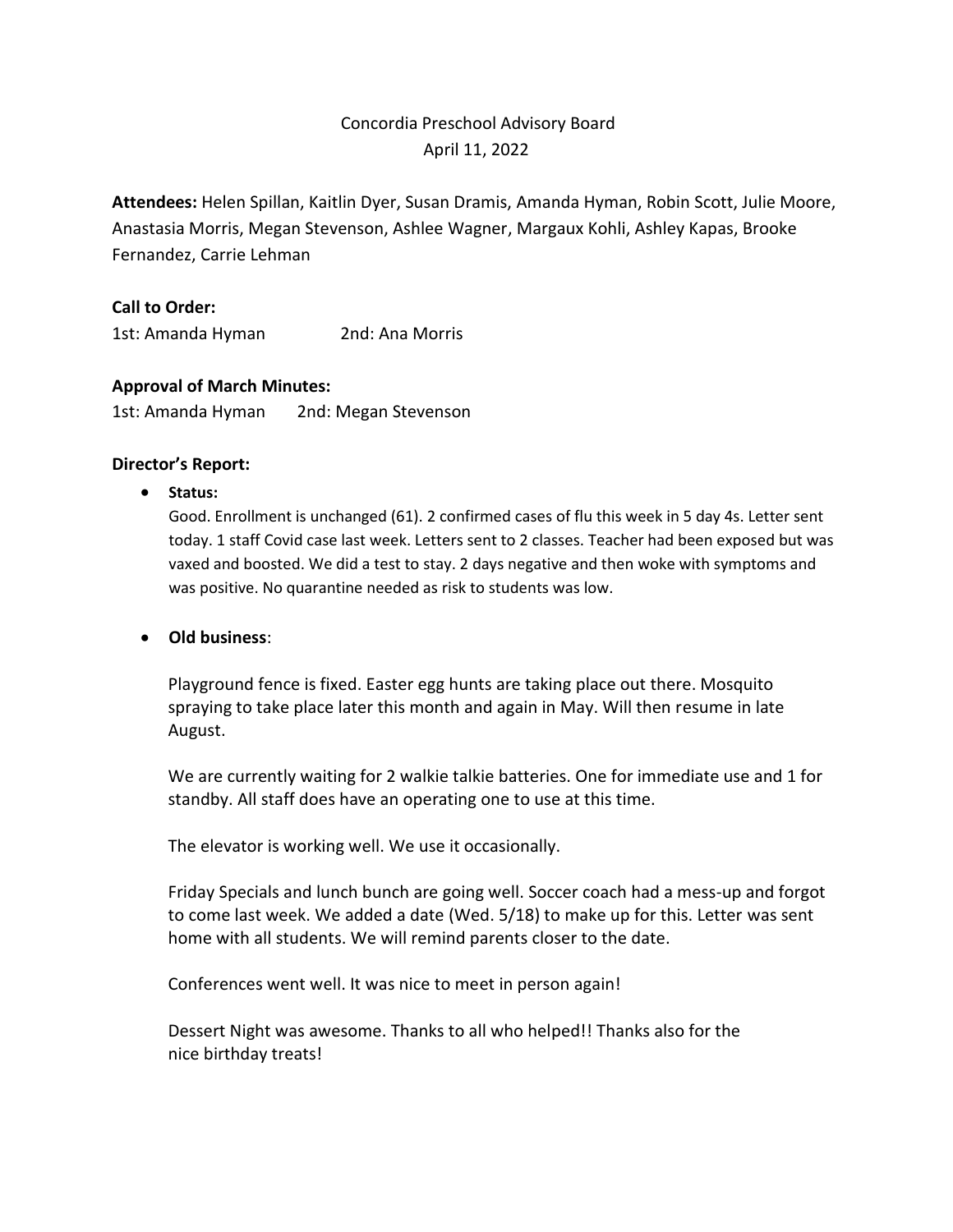We decided the Advisory Board will be adding No Cook nights in the summer and possibly a Blue Rocks game as well. I believe Megan Stevenson volunteered to help organize the No Cook events and Carrie Lehman volunteered to book the BR game. More to follow.

#### • **New Business:**

Registration Update- 49 students so far. Tours are offered both in-person and virtually.

Summer camp registration was this morning. It went well. There is one spot remaining. Camp runs Tuesday to Friday (4 days) 5/31-6/3 for "Under the Sea" and 6/7-6/10 for "Put me in the Zoo". Each week is \$85. At the beginning of camp, Concordia will allow parents to park and walk their children into school.

New proposed Licensing rules and regulations. These were presented in March and are now open for public comment. They will go into effect May 1 and implemented approx. 6 months later (Dec 1st). Some things are slated to phase in over the next 1-2 years.

Affecting us directly: Title 16- Every child in DE from 12 months to entering Kindergarten must now have a second blood lead test. We must have documentation of the results of the 12 month and 24 months (or later for those catching up) on the health form. Pediatricians know about this new law and some will do this in the office and some will send you to a lab.

House Bill 202- Ages and stages developmental screening. A screening tool to help identify children who may be eligible for early intervention/special education services. The Dept. of Ed is organizing this. Every childcare facility must do this by 7/1/23. They are still working on the implementation of this. Parents complete the screening online within 45 days of beginning at a center. For us, it must be completed before school starts. The administrator/point person must make sure this is done. No cost to us. All staff must take a 7 hour Health and Safety online training to comply with the Childcare Development Block Grant. This must be done before 12/1. This will be a part of the new employee orientation going forward.

All staff in-service training must be completed 30 days before the annual license expires.

All staff must have a performance appraisal completed annually. It must be in the staff file. There were some others but they are things we are already doing.

• **Covid updates:**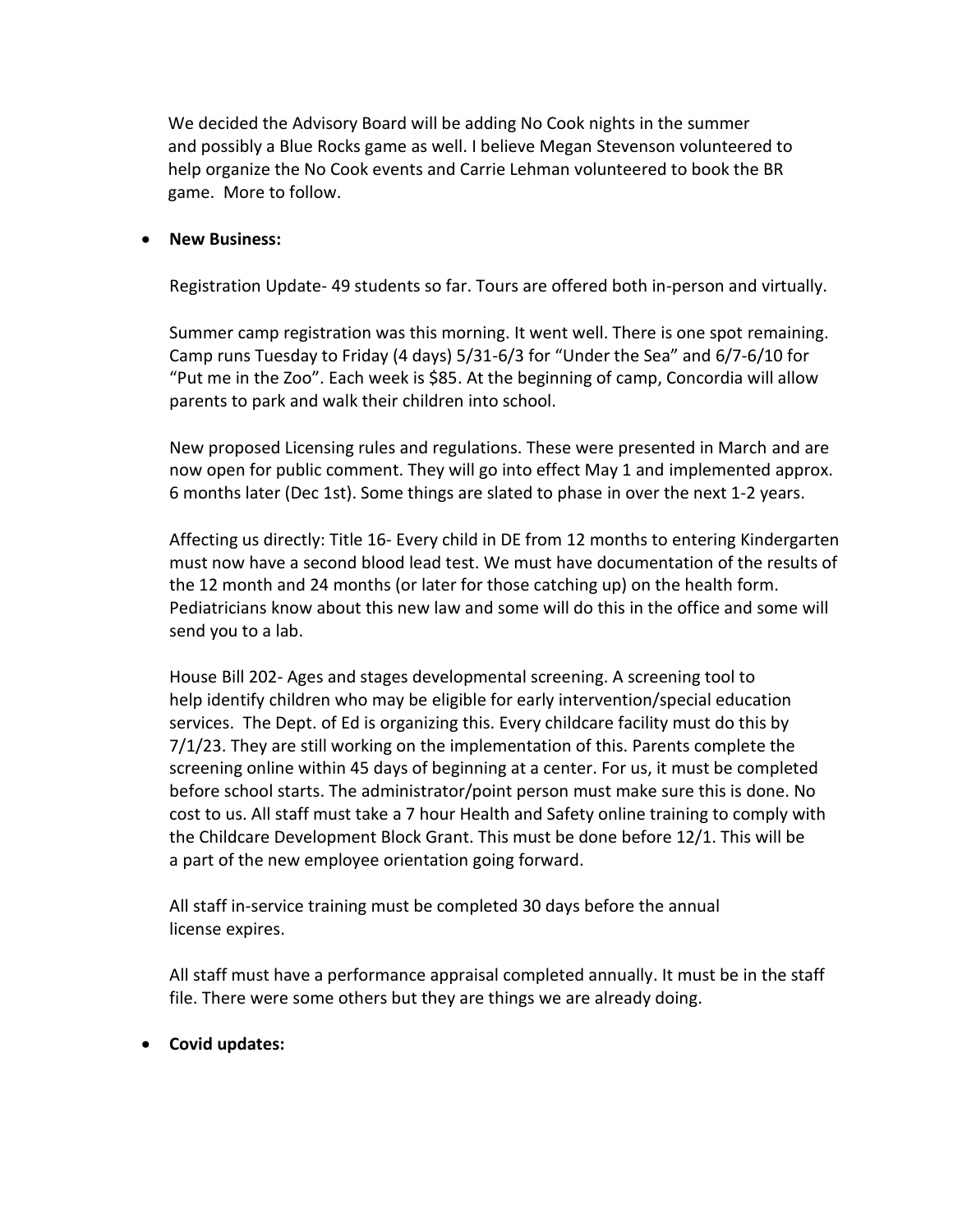There are now Routine procedures and Outbreak procedures (2 or more cases in a classroom). Face coverings are optional for staff and students. Our staff continues at this time.

We do not have enough students for the Quidel testing (weekly and test to stay) which we decided not to do anyway earlier this year.

Ventilation is finally receiving a lot of support. We upgraded ours in the summer of 2020. Our system is checked and filters replaced quarterly.

# • **End of the year survey**:

Kaitlin and I will work on this and distribute in the beginning of May. Some items of interest are:

Carline vs walk in or hybrid Events indoor/outdoor (we did return to indoor small group) Communication written newsletter, class email, FB group Conferences (we returned to in-person) Lunch bunch and Friday specials (we returned to these seating classes together and spacing between groups) Fundraisers

# • **Upcoming events**:

John Gallen Photos 5/4, 5/5 Staff Meeting 5/5 Mrs. Wright's class Alex's lemonade stands Wed 5/11 (No LB), Thurs 5/12 Spring Book Fair in lobby May 9—13. Parents may shop with masks on after drop off and pick up. Fair will be open during Lemonade Stands

Book Fair:

Table top again. It arrives UPS and you can call to arrange a pick up at the school too to send back unsold books. No BOGO anymore. Our goal is to sell \$1300 so we can continue to utilize a scanner. Our average has been approx. \$1200.

Staff will be doing a big cleaning/purging this summer in all the closets etc. New cabinets will be purchased for outside items in the lobby and for Mary in the elevator area.

### **Teacher's Report:**

- The school year is winding down with many activities. Easter egg hunts are ongoing! Spring break, book fair and lemonade stand are all on going. Camp registration has opened. Chapel on Wednesday.
- May will be a very busy month with many activities in the classrooms and school wide!